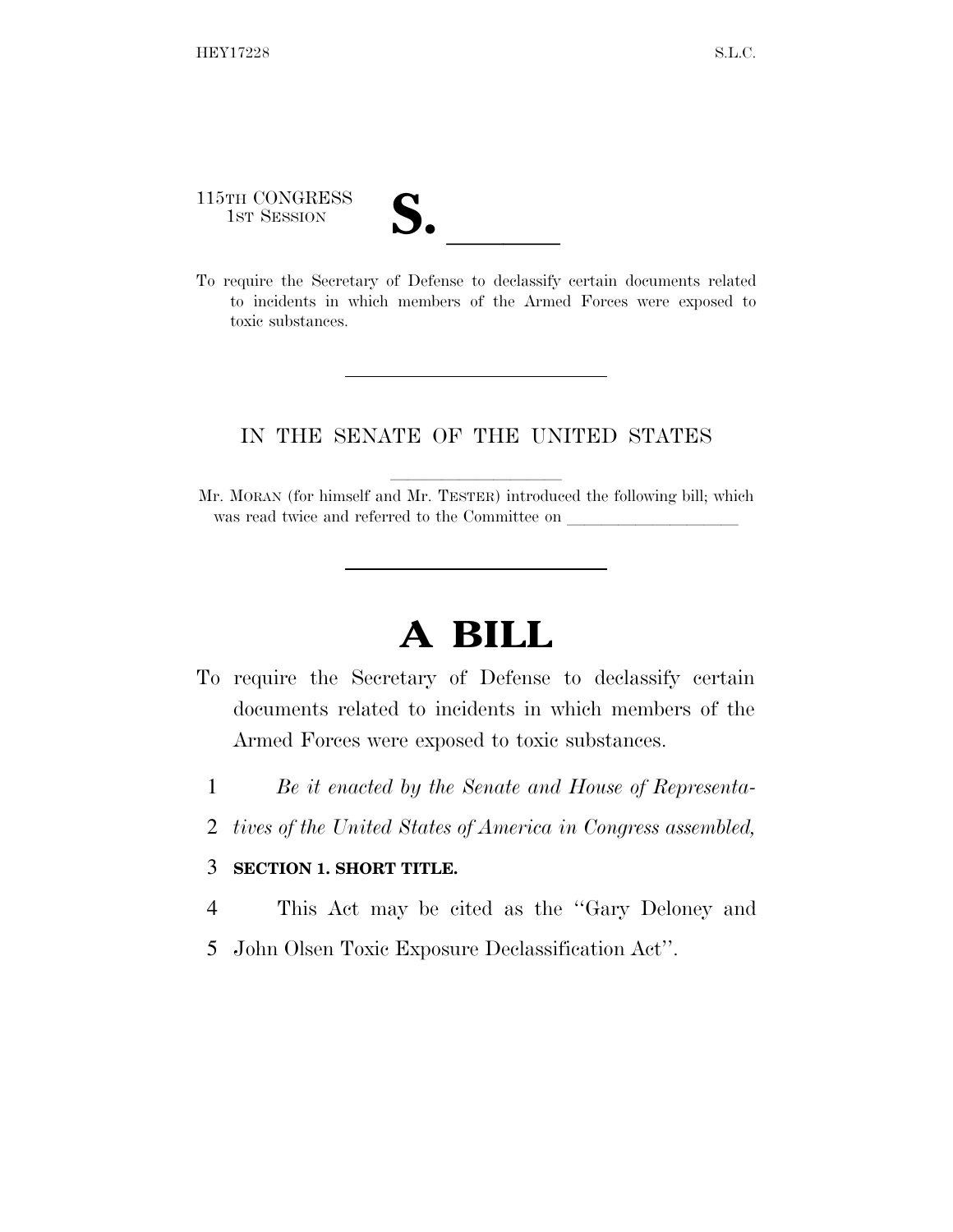**SEC. 2. DECLASSIFICATION BY DEPARTMENT OF DEFENSE OF CERTAIN INCIDENTS OF EXPOSURE OF MEMBERS OF THE ARMED FORCES TO TOXIC SUBSTANCES.** 

 (a) IN GENERAL.—The Secretary of Defense shall declassify documents related to any known incident in which not fewer than 100 members of the Armed Forces were exposed to a toxic substance that resulted in at least one case of a disability that a member of the medical pro- fession has determined to be associated with that toxic substance.

 (b) LIMITATION.—The declassification required by subsection (a) shall be limited to information necessary for an individual who was potentially exposed to a toxic substance to determine the following:

- (1) Whether that individual was exposed to that toxic substance.
- (2) The potential severity of the exposure of that individual to that toxic substance.

 (3) Any potential health conditions that may have resulted from exposure to that toxic substance. (c) EXCEPTION.—The Secretary of Defense is not re- quired to declassify documents if the Secretary determines that declassification of those documents would materially and immediately threaten the security of the United States.